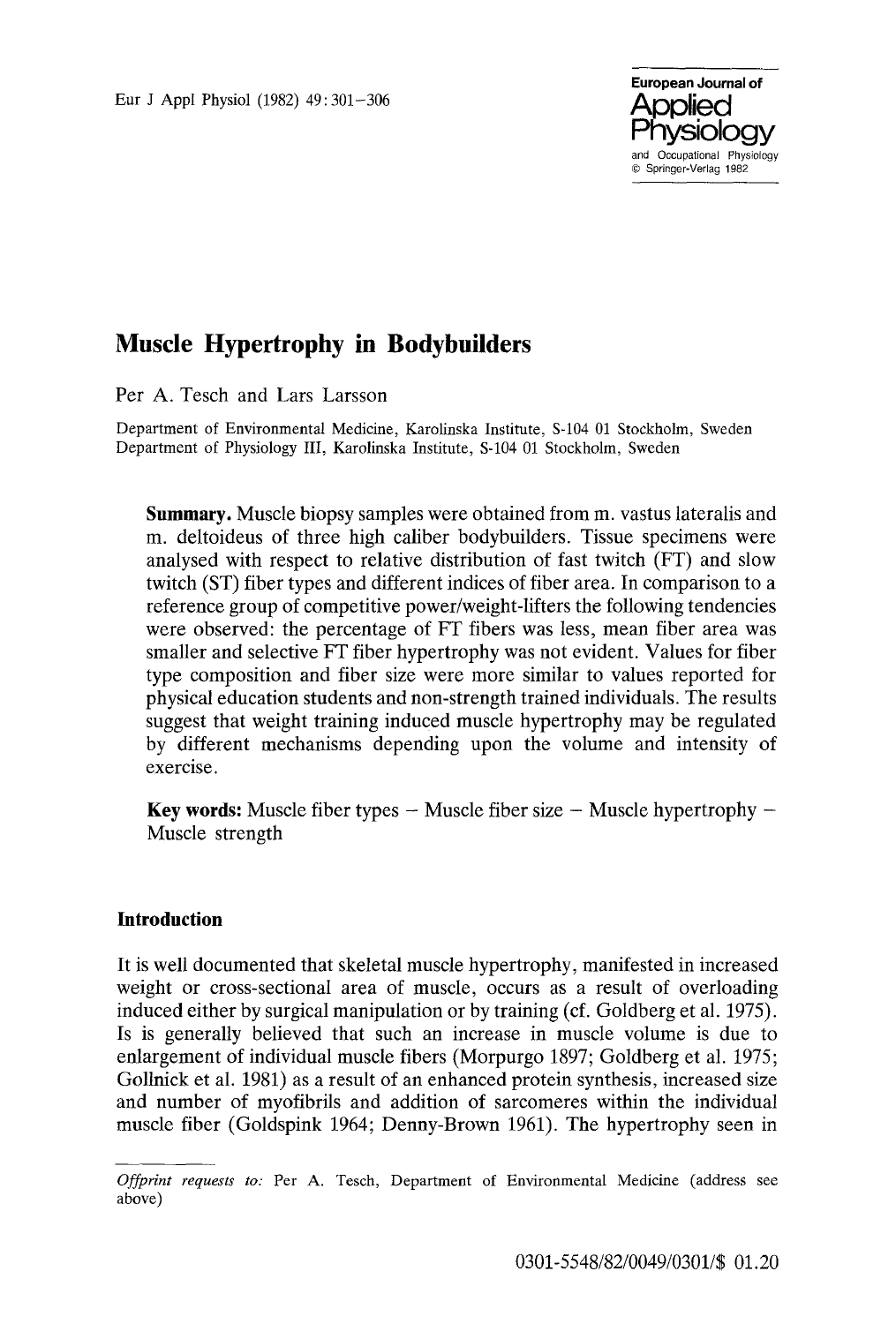strength trained athletes has been attributed to a supranormal size of individual muscle fibers (Edström and Ekblom 1972; Gollnick et al. 1972; Prince et al. 1976; Häggmark et al. 1978). Recently, however, several reports have proposed hyperplasia, induced by longitudinal fiber splitting, as an alternative mechanism for skeletal muscle hypertrophy (Rowe and Goldspink 1968; Reitsma 1969; Gonyea 1981). To further study the influence of specific long-term exercise stress on over-all muscle hypertrophy, biopsy samples from the muscle of successful bodybuilders were examined with special regard to muscle fiber composition and size. These athletes are characterized by possessing an extraordinary body composition, indicated by gigantic limb circumferences and low percent body fat (Katch et al. 1980; Spitler et al. 1980).

### **Subjects and Methods**

Three bodybuilders volunteered to take part in this study<sup>1</sup>). They were examined the day following a Mr. Scandinavia contest, in which all finished among the top five participants. Age, height, weight and percent body fat as calculated from skinfold measurements (Hermansen and von Döbeln 1971), averaged 25 (20-32) years, 177 (173-183) cm, 84 (80-88) kg and 4 (2-6) %.

Muscle biopsies (Bergström 1962) were obtained from m. vastus lateralis and the lateral portion of m. deltoideus. Cross-sections of the samples were histochemically stained for myofibrillar ATPase and NADH tetrazolium reductase. Individual fibers were identified either as fast twitch (FT) or slow twitch (ST), and fiber type distribution (%FT and %FT area) and fiber area (FT, ST and mean fiber area) were calculated. FF fibers were further subdivided into FTa and FTb (cf. Tesch 1980). Strength measurements were performed during velocity controlled leg extensions at selected constant angular velocities (Hislop and Perrine 1967) using a commercial dynamometer (Cybex II, Lumex Inc., NY, USA). Two reference groups of physical education students, (1)  $n = 50$ , 23 (19-32) years, 180  $(171-190)$  cm, 72  $(62-89)$  kg, and  $(2)$  n = 12, 21 (19-26) years, 181 (174-185) cm, 72 (66-80) kg, and one group of national elite power- and weight-lifters,  $n = 8$ , 26 (19–31) years, 170 (164–178) cm,  $85$  (75-104) kg, were selected for comparison.

#### **Results**

Fiber type distribution in m. vastus lateralis and m. deltoideus averaged 44  $(37-49)$  and 36  $(29-41)$  %FT, respectiveliy. The corresponding values for a reference group, comprising non-strength trained physical education students  $(n = 12)$ , were 53 (29–79) and 50 (36–67) %FT. The percentage of FTa and FTb in m. vastus lateralis averaged 40 (37-49) and 4 (0-6) respectively. Values for m. deltoideus were 33 (27-41) and 3 (0-8) % respectively. Values for mean fiber area were 62 (47-74) and 47 (44-49)  $\mu$ m<sup>2</sup> · 100 in bodybuilders and 62 (36-92) and 56 (41-70)  $\mu$ m<sup>2</sup> · 100 in the reference group. Values for fiber type distribution and different indices of fiber area of m. vastus lateralis and m. deltoideus respectively are presented in Table 1. Information on muscle strength of bodybuilders, power- and weight-lifters and physical education students is summarized in Table 2.

<sup>1</sup> The study was approved by the Human Ethics Committee at Karolinska Institutet, Stockholm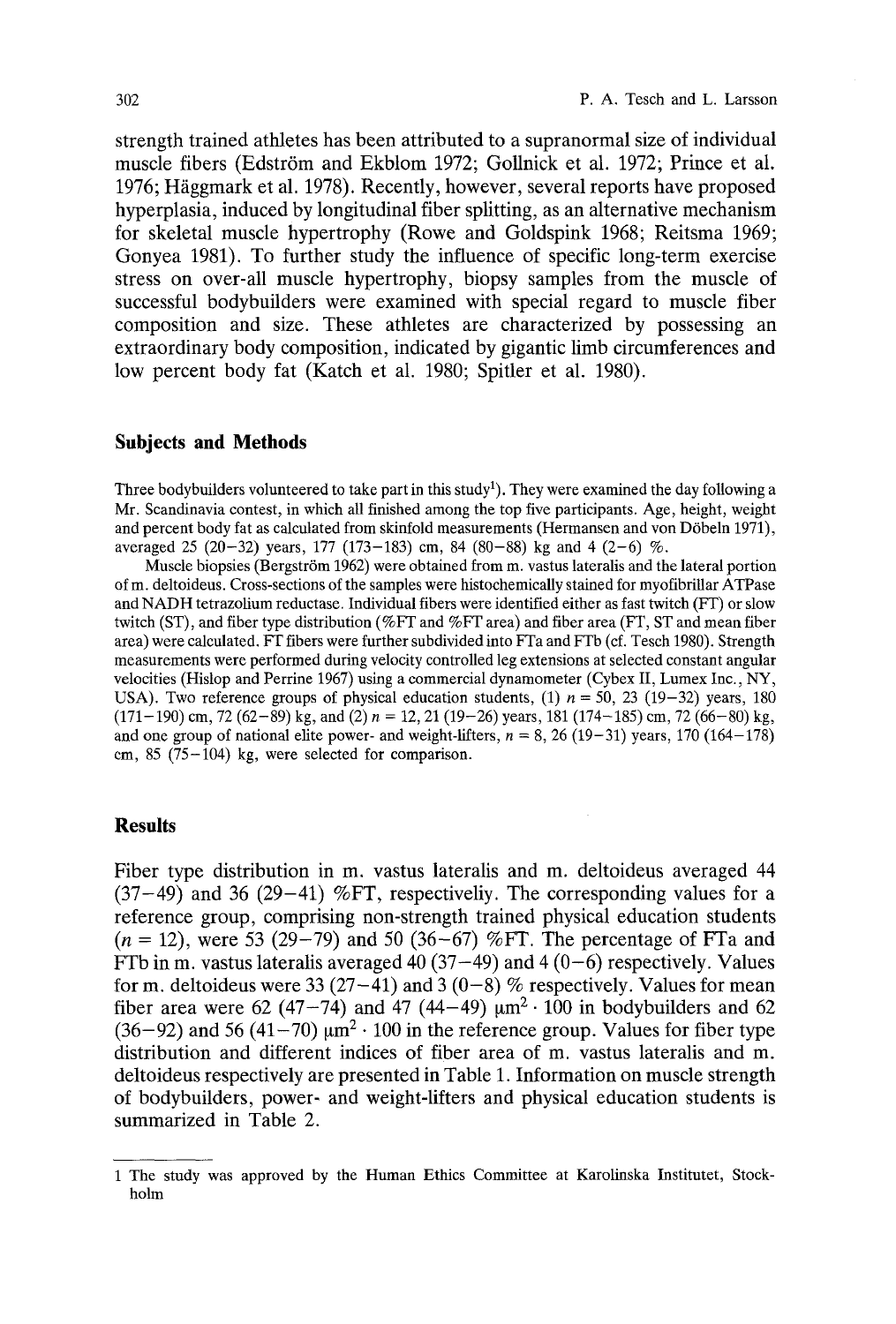|                       | $\%$ FT           | $\%$ FT<br>area   |                            | FT area, ST area, FT/ST<br>$\mu m^2 \cdot 100 \mu m^2 \cdot 100$ |                      | Mean<br>fiber area,<br>$\mu$ m <sup>2</sup> · 100 |
|-----------------------|-------------------|-------------------|----------------------------|------------------------------------------------------------------|----------------------|---------------------------------------------------|
| M. vastus lateralis   |                   |                   |                            |                                                                  |                      |                                                   |
| Bodybuilders          | 44<br>$(37-49)$   | 50<br>$(42 - 57)$ | 71<br>$(53 - 84)$          | 54<br>$(44-66)$                                                  | 1.3<br>$(1.2-1.4)$   | 62<br>$(47 - 74)$                                 |
| Reference group $(1)$ | 53<br>$(29 - 79)$ | 57<br>$(28 - 77)$ | 67<br>$(37-102)$ $(29-89)$ | 56                                                               | 1.2<br>$(0.9-1.9)$   | 62<br>$(32-92)$                                   |
| M. deltoideus         |                   |                   |                            |                                                                  |                      |                                                   |
| Bodybuilders          | 36<br>$(29-41)$   | 42<br>$(32-48)$   | 55<br>$(51-60)$            | 44<br>$(39 - 47)$                                                | 1.3<br>$(1.1 - 1.3)$ | 47<br>$(44 - 49)$                                 |
| Reference group (2)   | 50<br>$(36 - 67)$ | 57<br>$(40 - 78)$ | 62<br>$(43 - 81)$          | 48<br>$(38-60)$                                                  | 1.3<br>$(1.1 - 1.6)$ | 56<br>$(41 - 70)$                                 |

**Table 1.** Mean (range) values for fiber type distribution and fiber area in bodybuilders  $(n = 3)$  and physical education students (1)  $n = 50$  and (2)  $n = 12$ 

**Table** 2. Mean (range) values for muscle strength in leg extension at two different angular velocities (i. e., peak torque at 30 and 180° · s<sup>-1</sup>) in bodybuilders ( $n = 3$ ), power- and weight-lifters ( $n = 8$ ) and physical education students ( $n = 50$ ). Values on fiber type distribution and fiber size of m. vastus lateralis are included for comparison

|                             | $%FT$ area  | Mean fiber<br>area.<br>$um^2 \cdot 100$ | Muscle strength,<br>$Nm \cdot kg^{-1} b.w.$ |                            |
|-----------------------------|-------------|-----------------------------------------|---------------------------------------------|----------------------------|
|                             |             |                                         | $30^\circ \cdot s^{-1}$                     | $180^{\circ} \cdot s^{-1}$ |
| Bodybuilders                | 50          | 62                                      | 3.9                                         | 2.7                        |
|                             | $(42 - 57)$ | $(47 - 74)$                             | $(3.2 - 4.7)$                               | $(2.5-3.0)$                |
| Power- and weight-lifters   | 69          | 79                                      | 4.5                                         | 2.8                        |
|                             | $(62 - 77)$ | $(56 - 108)$                            | $(3.9 - 5.1)$                               | $(2.5-3.1)$                |
| Physical education students | 57          | 62                                      | 2.8                                         | 2.1                        |
|                             | $(28 - 77)$ | $(32 - 92)$                             | $(1.5 - 3.8)$                               | $(1.3 - 2.7)$              |

## **Discussion**

We did not observe any sign of individual muscle fiber enlargement in either thigh or shoulder muscles of successful bodybuilders. Thus, despite the considerably greater body weight per height and less body fat in bodybuilders compared to habitually trained and age matched men, mean fiber area did not differ. MacDougall et al. (1980), studying the triceps muscle of bodybuilders, made a similar observation and speculated on an upper limit for the cross-sectional area of fibers undergoing hypertrophy. Accordingly, a greater total number of muscle fibers was suggested to explain the hypertrophied muscles of bodybuilders. In a recent study by Schantz et al. (1981), in which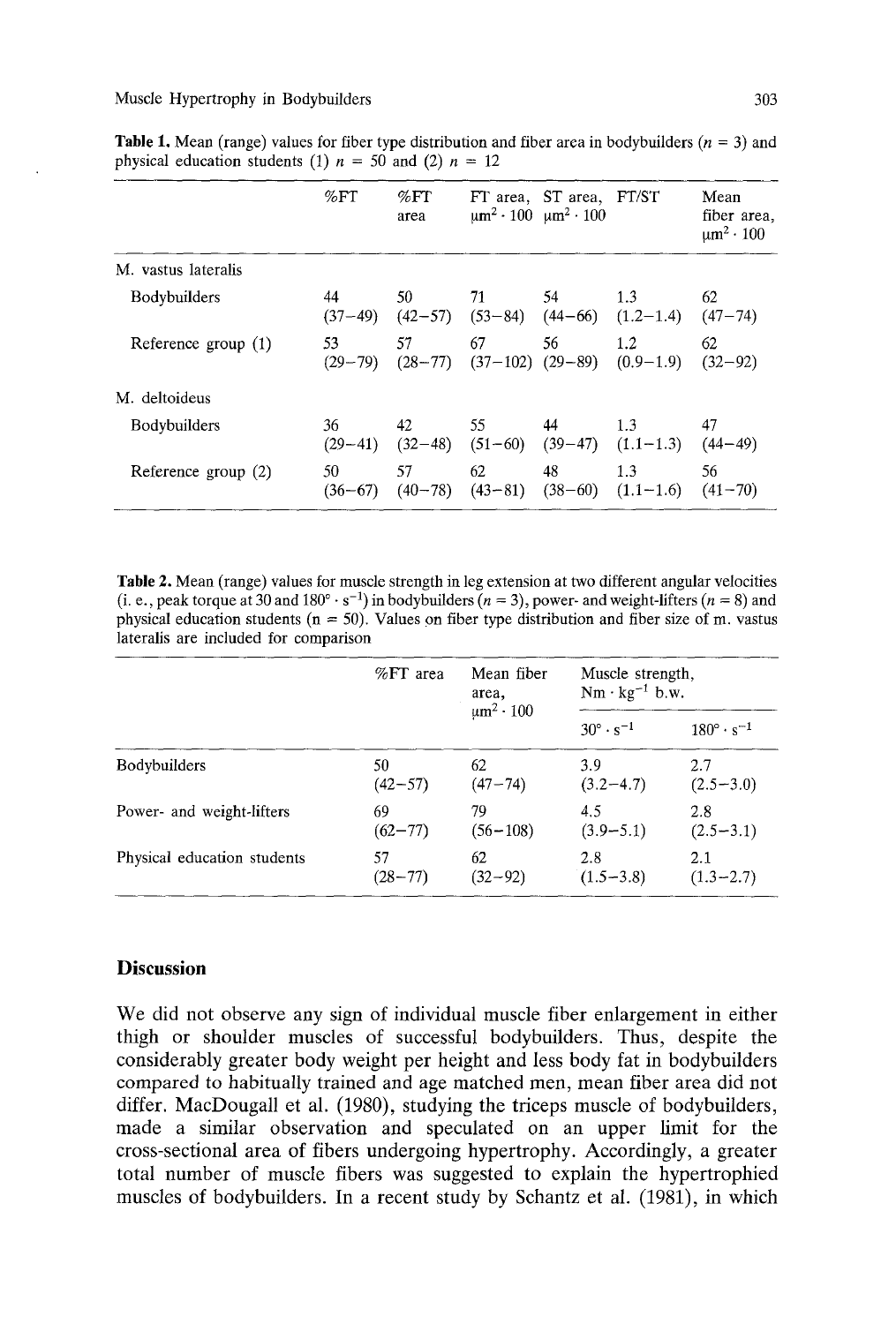bodybuilders were included, it was concluded that muscle cross-sectional area is reflected in mean fiber area, thus confirming Häggmark et al. (1978). The present finding does not appear to be due either to methodological errors (coefficient of variation) which have ranged from  $11-17\%$  (Thorstensson et al. 1977; Tesch 1980), or to errors of interpretation, since the fiber size variation among the six samples was small and in no case were any extremely large fibers observed.

Competitive bodybuilders requires repeated activation and overloading of muscles comprising the entire body, and weight exercises for quadriceps and deltoid muscles are performed extensively, so that the selection of the muscles examined is not open to question.

The use of anabolic steroids among these athletes is recorded (Wright 1980). Typically, athletes take anabolic steroids, which may cause water retention, for a period ending approximately one to two weeks prior to a contest. Subsequently, rigorous diet and fluid restrictions are maintained; intake of salt and carbohydrates is kept at a minimum and fluids are allowed only in small quantities. Carbohydrate intake is increased substantially, beginning 24-48 h before the contest. Hence rehydration, recuperation and normalization of muscle glycogen levels had probably occurred at the time of the present examination, factors which might have affected determination of muscle fiber area. In fact acute glycogen depletion with a concomitant water loss, caused by prolonged heavy exercise, has tended to induce increases in mean fiber area as reflected by histochemical staining procedures (Forsberg et al. 1978). We have therefore ruled out the possibility that drug administration, diet or fluid restrictions have had any impact on our results.

If postnatal skeletal muscle fiber number is constant, as has been suggested (Goldberg et al. 1975), the "normal" muscle fiber size of successful and muscular bodybuilders might be due to an inherited larger number of muscle cells. Recently, a surprisingly great variation in total fiber number of muscle obtained from foetuses and infants was observed (Colling-Saltin 1980), which indicates different muscle growth potentials in humans. Alternatively, our findings may reflect exercise induced formation of new muscle fibers in bodybuilders, either by longitudinal fiber splitting (Reitsma 1969; Gonyea 1981) or due to the development of satellite cells (Salleo et al. 1980). A case report (Etemadi and Hosseini 1968) based on autopsy from an "athletic" subject and demonstrating larger but also 30% more fibers than normal in biceps brachii, do not contradict any of these hypotheses.

The stimuli for fiber splitting are not known, and its occurrence has in fact been questioned (Gollnick et al. 1981). Interestingly, relatively small fibers have also been demonstrated in muscular swimmers (Green et al. 1979; Nygaard and Nielsen 1978). Thus, very intense training consisting of repeated contractions with high tension output might possibly cause longitudinal fiber division (Edgerton 1970; Gonyea 1980, 1981).

In addition to the normal fiber areas observed in bodybuilders, no selective FT hypertrophy was shown as opposed to the pattern previously observed (Edström and Ekblom 1972; Gollnick et al. 1972; Prince et al. 1976) for power/weight lifters, and also confirmed in the present study.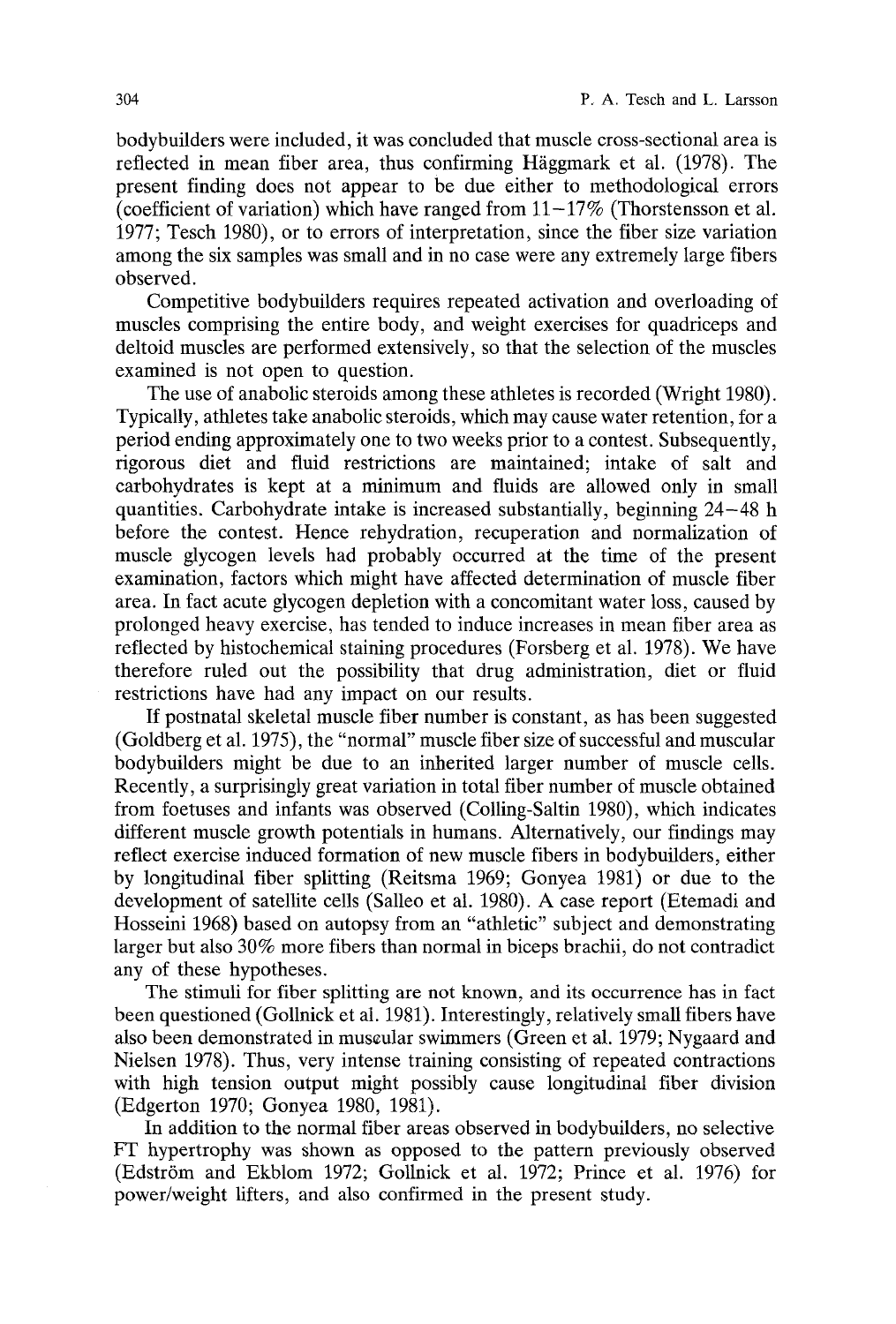#### Muscle Hypertrophy in Bodybuilders 305

The lack of FT hypertrophy also illustrates that muscle cells adapt differently depending on the intensity and magnitude of exercise. Bodybuilding training involves intense, repetitive contractions. Normally, a certain muscle group is exercised separately by 6-12 contractions until concentric contraction failure. Interspersed with short recovery periods, three sets or more are often repeated. This exercise is usually followed by or combined with additional exercises which activate the same muscle group. Accordingly, as many as 20 consecutive sets stressing a certain muscle may be executed within 30 min. Thus the type of exercise described is distinctly different from the typical training (low repetition system) that competitive weight- and power lifters rely upon. Again without evidence, it is nonetheless tempting to speculate on the occurrence of muscle fiber splitting in bodybuilders as a response to the highly specific type of training. Moreover, all muscle samples examined exhibited a preponderance of ST fibers. Mean values for percentage of FT fibers in m. vastus lateralis and m. deltoideus were considerably lower than even the reference group, comprising physical education studets. According to other reports (Gollnick et al. 1972; Thorstensson et al. 1977; Tesch et al. 1982) fiber type distribution pattern in the present bodybuilders tends to resemble the muscle structural profile of endurance athletes. The bodybuilders did in fact exhibit relatively high muscular endurance (Tesch, pers. observ.), which is consistent with the observed low percentage of high glycolytic, fatiguable FTb fibers. It can therefore be speculated that competitive bodybuilding training is characterized by demands on not only strength but muscular endurance as well, which in turn is favored by a high percentage of ST fibers (cf. Tesch 1980). Whether or not this is indicative of a selective process or due to exercise stress can only be speculated upon.

In summary, the great limb circumferences and muscle mass of bodybuilders was not found to result from enlarged individual muscle fibers. Within the limitation of the small subject sample and even though our data are not conclusive as regards the controversial question of whether overload induced hyperplasia is possible, we have noticed highly trained enlarged muscles in the absence of a corresponding individual fiber hypertrophy.

## **References**

Bergström J (1962) Muscle electrolytes in man. Scand J Clin Lab Invest [Suppl] 68

- Colling-Saltin A-S (1980) Skeletal muscle development in the human fetus and during childhood. In: Eriksson B-O (ed) Proceedings of the IX International Congress on Pediatric Work Physiology. University Park Press, Baltimore MD, pp 193-207
- Denny-Brown D (1961) Experimental studies pertaining to hypertrophy, regeneration and degeneration. Neuromuscular Disorders 38:147-196
- Edgerton VR (1970) Morphology and histochemistry of the soleus muscle from normal and exercised rats. Am J Anat 127:81-88
- Edstr6m L, Ekblom B (1972) Differences in sizes of red and white muscle fibres in vastus lateralis of muscle quadriceps femoris of normal individuals and athletes. Relation to physical performance. Scand J Clin Lab Invest 30:175-181
- Etemadi AA, Hosseini F (1968) Frequency and size of muscle fibers in athletic body build. Anat Rec 162 : 269-274